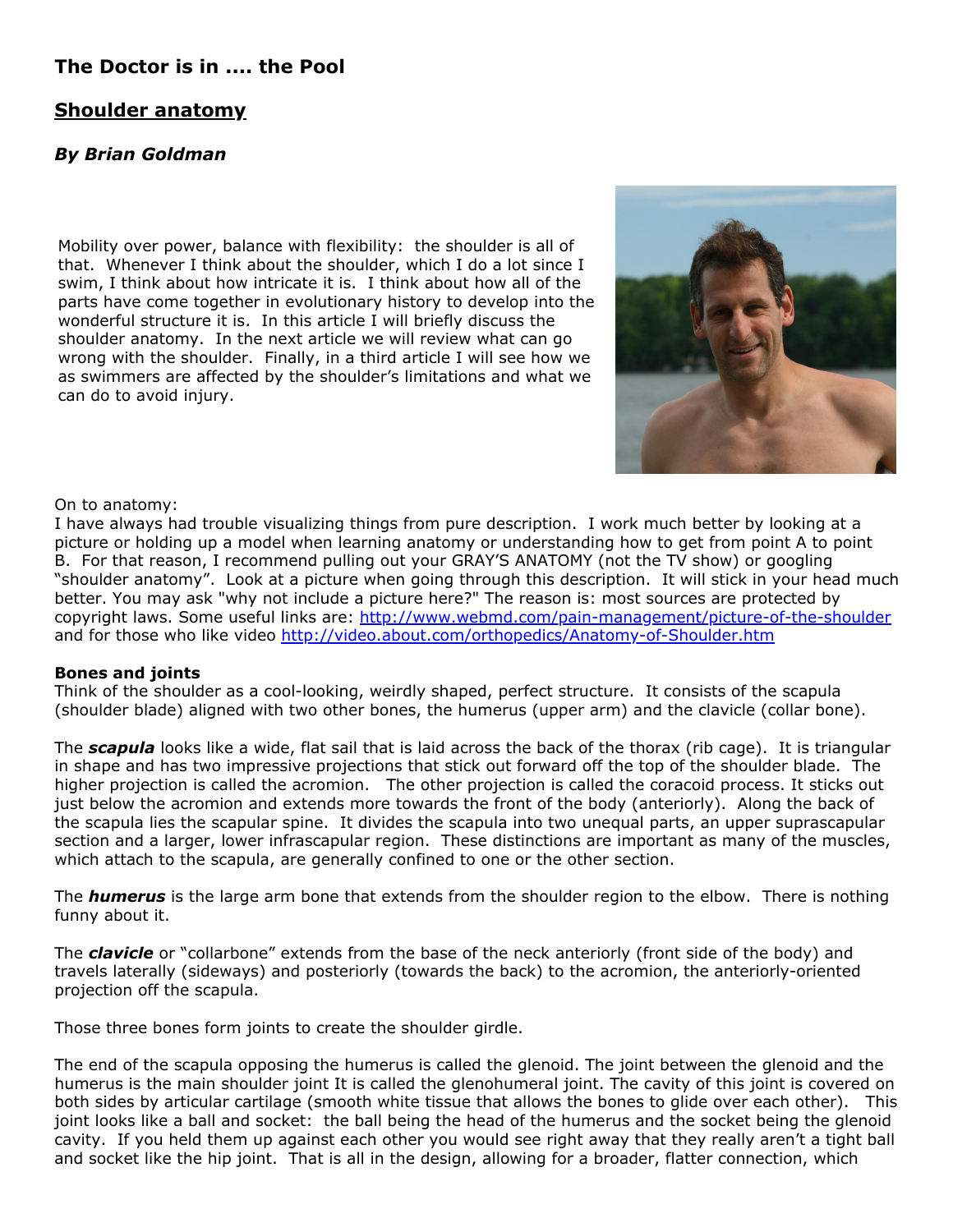permits more flexibility and less stability. The joint is stabilized by a ring of tough, elastic tissue (fibrous cartilage), called the labrum.

The next joint is the acromioclavicular (AC) joint. It is composed of a contact between the lateral aspect of the clavicle and the top of the scapula (earlier called the acromion). You can feel it on yourself by running your fingers along your collarbone to its natural end, which is marked by a small upward bump. If you have dislocated your shoulder in the past or developed some arthritis there, the bump may not be so small!

The third joint of the shoulder girdle is actually at the other end of the clavicle. It is between the sternum and the clavicle and thus called the sternoclavicular joint.

A fourth articular surface is the scapulothoracic surface. It is not an actual joint but is an important feature of the shoulder girdle. It lies between the anterior scapular surface, which is smooth and flat and slightly coved, and the back of the ribcage which neatly parallels the scapula.

## **The muscles**

In this summary we will limit our discussion to the group of muscles called the rotator cuff and mention also the biceps and deltoid muscles. There are other associated muscles that are involved in scapular stability and surrounding structures but we will have to leave those for another day.

The *rotator cuff muscles* are a group of four muscles that have a wide base of origin on the scapula and insert narrowly on the humeral head. The visual we were always given as med students was to think of the muscles as fingers on your hand. The wrist is attached to the scapula and the fingers extend to the humeral head and individually hold on. Activation of the muscles leads to movement of the humerus such as elevation, abduction, adduction, etc. With the simultaneous activation of muscles to hold the scapula still (stabilizers), the humerus will move primarily allowing for a proper arm swing like in backstroke or freestyle.

The rotator cuff muscles include the supraspinatus, the infraspinatus, teres minor and subscapularis. The supraspinatus is responsible for shoulder abduction (elevating the arm up and away from the body). The infraspinatus and teres minor contribute to abduction and external rotation (turning the arm out, like opening up a right refrigerator door to the right with your right hand). The subscapularis is responsible for internal rotation. (That would be the motion required to close the same refrigerator door with the right hand.) It is the largest of the 4 muscles.

The *deltoid muscle group* is not one of the rotator cuff muscles. It lies on top of the four rotator cuff muscles and totally covers them. The deltoids act as shoulder abductors. The deltoids arise from the scapula at the acromion and attach to the humerus partway down the arm, not right at the top like the rotator cuff muscles.

The *biceps muscles* have two main bodies or heads. The long head crosses the front of the head of the humerus and inserts on the scapula. The biceps contribute to shoulder movements somewhat. Most of the effects are at the elbow.

### Bursae

Bursae are fluid filled sacs that cushion and bathe tendons and ligaments at and around the joints. I will only mention one bursa concerning the shoulder: the subacromial bursa. It is located below the acromion process of the scapula and enjoys the company of the rotator cuff tendons, especially the supraspinatus tendon.

### Ligaments

Ligaments are fibrous tissue connectors that stretch from one bone to another. They are not attached to a muscle though they often are intimately involved with adjacent muscles. There are numerous tendons associated with the shoulder girdle. Sadly we cannot explore them today.

## Nerves and blood vessels

NCMS has asked me not to talk about the nerves and blood vessels for fear that one of their readers would take out a contract on me. It was explained that most of the readers are not anatomy geeks and would rather spend their time in front of the computer or Smartphone playing solitaire or looking at swimming stats.